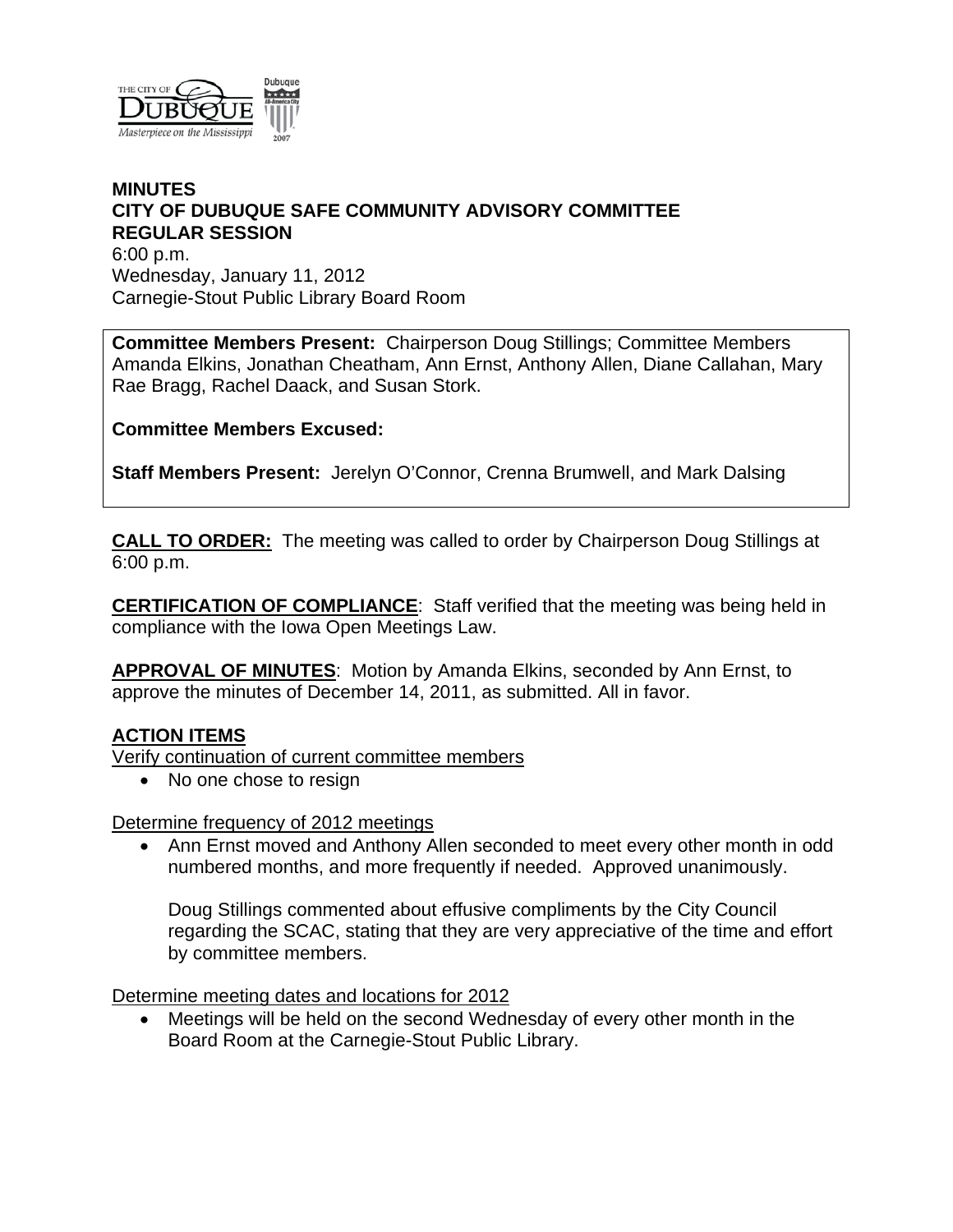Minutes – Safe Community Advisory Committee January 11, 2012 Page 2

## Elect chairperson for 2012

- Doug Stillings stated a change of leadership is positive. Amanda Elkins nominated Rachel Daack. Rachel declined the nomination. Rachel nominated Amanda Elkins. Amanda accepted the nomination. Anthony Allen volunteered to be vice-chair. Mary Rae Bragg moved to appoint Amanda Elkins as Chair and Anthony Allen as Vice-Chair. Seconded by Jonathan Cheatham. All in favor. Doug Stillings turned the meeting over to Amanda Elkins.
- Rachel Daack suggested spending five minutes at the end of each meeting to discuss future meetings and agenda items.

## Status of Section 8 HUD Audit – David Harris, Housing & Community Development **Director**

No update. Place on the March agenda for discussion.

# Review point-by-point the recommendations from the SCTF and vote if appropriate action has been taken. – Committee Member Ann Ernst

- $\bullet$  #41 Increase the number of trash receptacles on the street. It was noticed many times last year that trash receptacles were overflowing on Grandview Avenue and on the bike trail. Jerelyn O'Connor reported that funds have been budgeted for additional trash receptacles. The group requests an up-date from Public Works on the status of additional trash receptacles. Mark Dalsing responded to questions about enforcement of the littering ordinance.
- $\bullet$  #2 A request was made to provide the two attachments related to not allowing property owners to receive funding unless properties are in compliance.
- #10 and 43. Jonathan Cheatham questioned the status of these two recommendations and stated that truancy could be tied in with parental responsibilities.
- #36 Question on welcoming program. Mark Dalsing replied that it is a work in progress.
- #34 ICC training. An up-date was provided.
- #45 Correspondence with DCSD to develop meaningful ICC program for students at all levels. Anthony Allen raised some issues and suggested that the committee send a letter to DCSD to further discuss this issue. Rachel Daack volunteered to draft a letter to Superintendent Larie Godinez.
- Anthony Allen asked Mark Dalsing to provide information on the status of noise enforcement.

"I'm a DBQer" Series

 Anthony proposed that they approach various groups for funding, i.e. GDDC, Women's Giving Circle, etc. Mary Rae Bragg thought that the Telegraph Herald should be doing it anyway as a community paper. Crenna Brumwell suggested